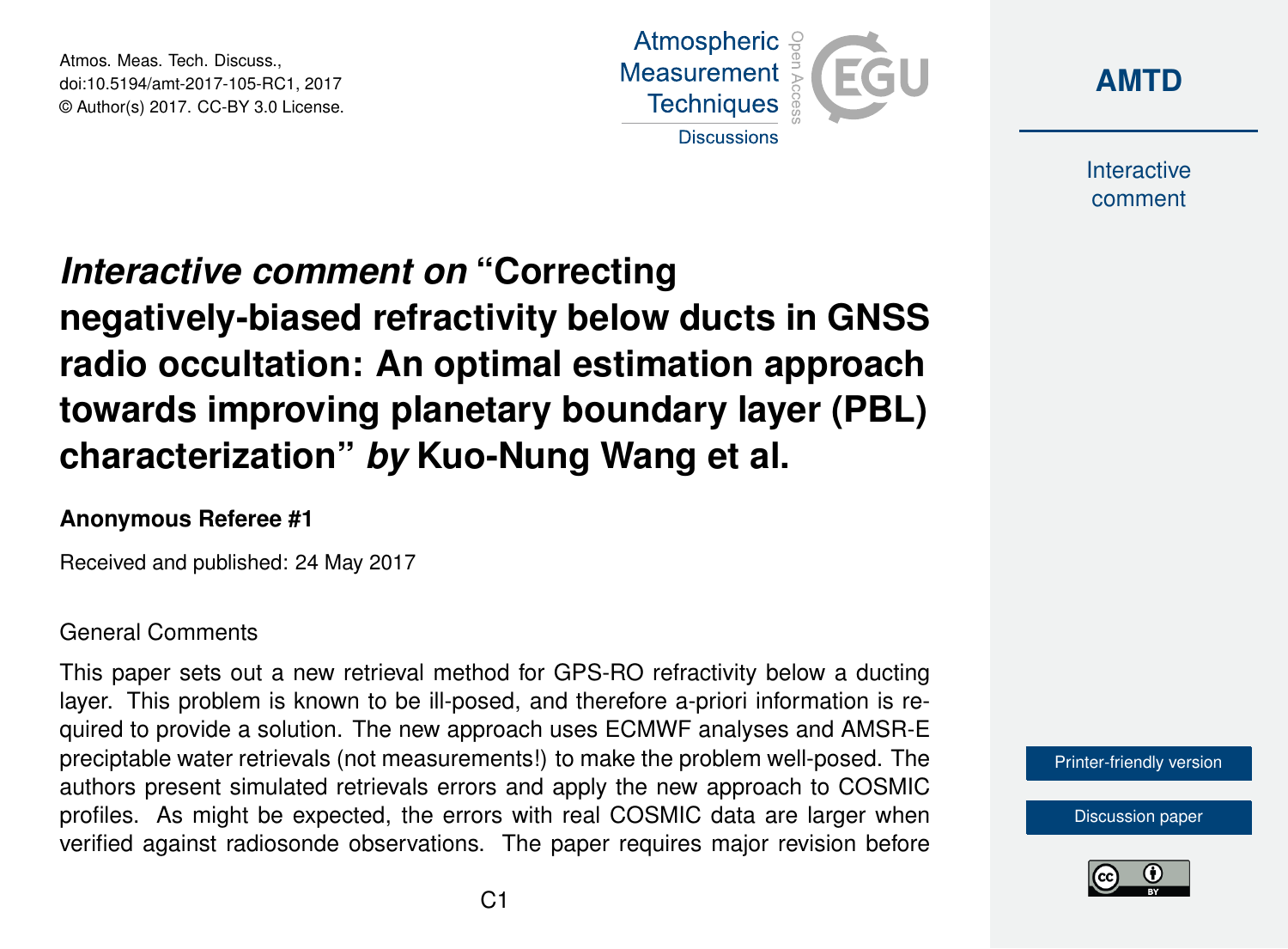publication.

There is no discussion on the impact of horizontal refractivity gradients errors on the retrieval performance. It would be useful for the authors to consider the recent Zeng et al (2016, Appendix A) paper (http://www.atmos-meas-tech.net/9/335/2016/) that show that horizontal gradients in the ionosphere can lead to features being assigned the wrong height. More generally, if atmospheric and ionospheric horizontal gradients are causing an impact parameter error, da, the resulting radius or height error, dr, is

 $dr = da/(n+r.(dn/dr))$ 

where n is the refractive index, and r is the radius. The key point here is that impact parameter errors are amplified when mapped to radius, and this is particularly problematic for ducting conditions where r.(dn/dr)∼1. How does this affect your interpretation?

Secondly, in the context of NWP assimilation, if an NWP system is assimilating refractivity/bending angles down close to the ducting later, and is also assimilating other radiances like AMSR-E and, would the retrieved refractivity profiles below the ducting layer provide any extra information? If the authors argue that the retrieved refractivity is not intended for NWP assimilation, that is reasonable but it should be stated in the text.

Specific comments

Page 4, Line 28, "Able" should be "Abel".

Page 8, The AMSR-E PW values are not "measurements". They are retrieved quantities that will depend on a-priori information. Please correct this throughout the paper. What a-priori is used in the AMSR-E retrievals? EG, do they have to assume a temperature profile?

Page 8, ECMWF analysis information. Are you using the 137 vertical levels, horizontal reolution, etc? Please give details.

## **[AMTD](http://www.atmos-meas-tech-discuss.net/)**

Interactive comment

[Printer-friendly version](http://www.atmos-meas-tech-discuss.net/amt-2017-105/amt-2017-105-RC1-print.pdf)

[Discussion paper](http://www.atmos-meas-tech-discuss.net/amt-2017-105)